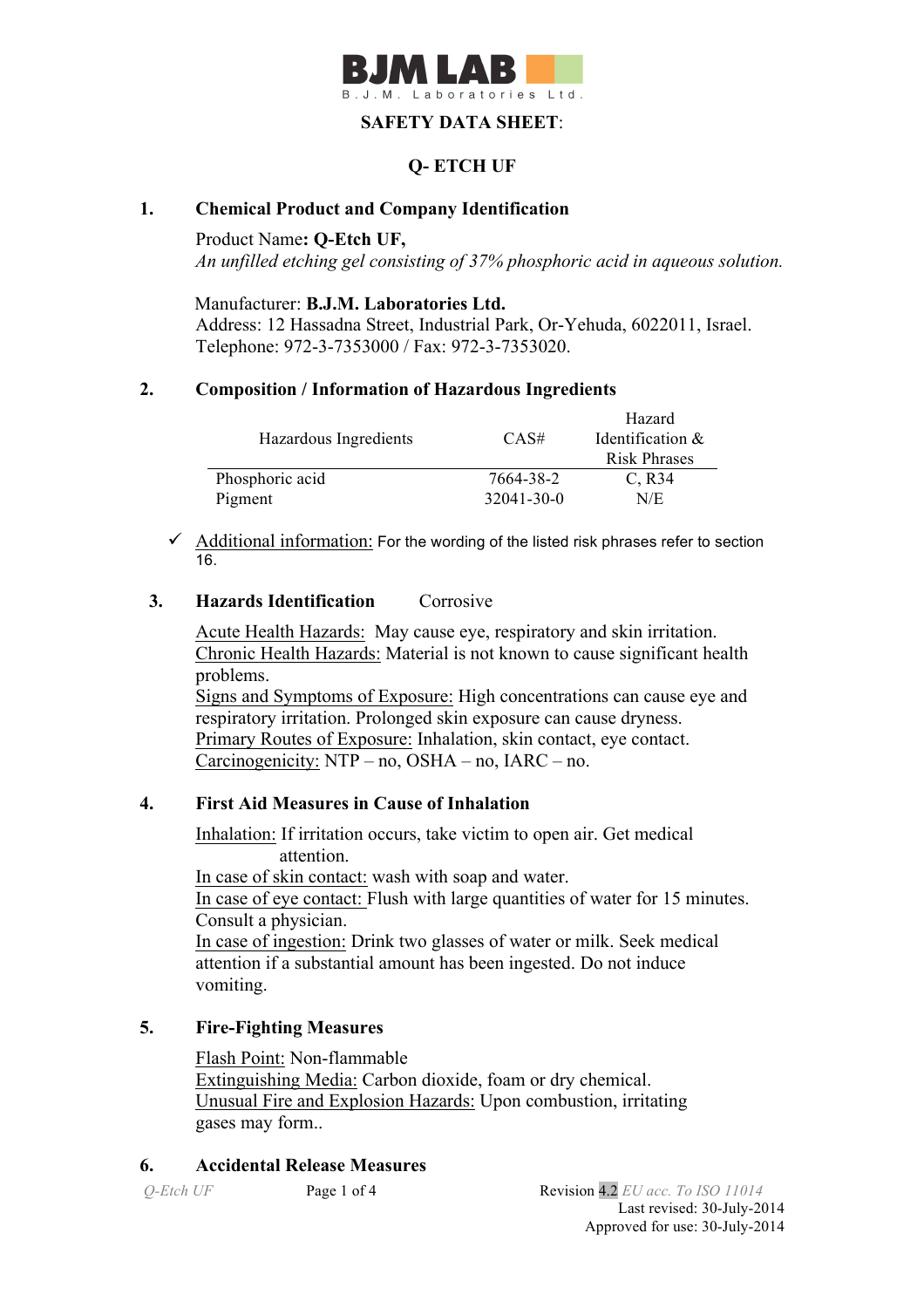

Personal Precautions: Prevent skin/ eye contact Environmental Precautions: Avoid ground water contamination.. Clean-Up Procedure: Wipe with damp paper towel. Discard properly.

## **7. Handling and Storage**

 Handling: No special measures necessary if handled according to instructions. Storage: Keep container tightly closed when not in use. Store at room temperature. Keep material in original packaging. Avoid unnecessary exposure to the product. At high temperatures toxic fumes of phosphoric acid and phosphorous oxides can be generated.

## **8. Exposure Controls/ Personal Protection**

 Exposure Controls: Use only in well ventilated areas. Eye Protection: Use protective eyewear. Hand and Skin Protection: Avoid unnecessary skin contact. Wear latex gloves when handling. Hygiene Measures: Remove spilled material from skin and clothing. Do not eat or drink when handling this material.

## **9. Physical and Chemical Properties**

Appearance: Blue semi-gel Odor: Odorless Boling Point/ Range: >100ºC/ 212ºF Evaporation Bate (water = 1):  $N/A$ Vapor Density ( $Air = 1$ ):  $N/A$ Solubility in Water: Miscible

# **10. Stability and Reactivity**

 Stability: This material is stable. Hazardous Reactions: None if handled according to directions Conditions to Avoid: Heat. Incompatibility: Strong caustics, metals, sulfides and sulfites.

## **11. Toxicological Information**

Acute oral toxicity: LD50 (rat) > 5000 mg/kg Irritation to Eyes: Irritates the eyes. Irritation of Skin: May irritate the skin. Allergic Effects: May cause allergic reaction on contact with skin. Other: If swallowed, may cause sore throat and burns of the mouth and throat. Prolonged exposure may cause burns to the respiratory tract , contact with soft tissues may cause burns.

## **12. Ecological Information**

There is no specific information on the product. Use according to good working practices, avoiding release of the product into environment.

## **13. Disposal Considerations**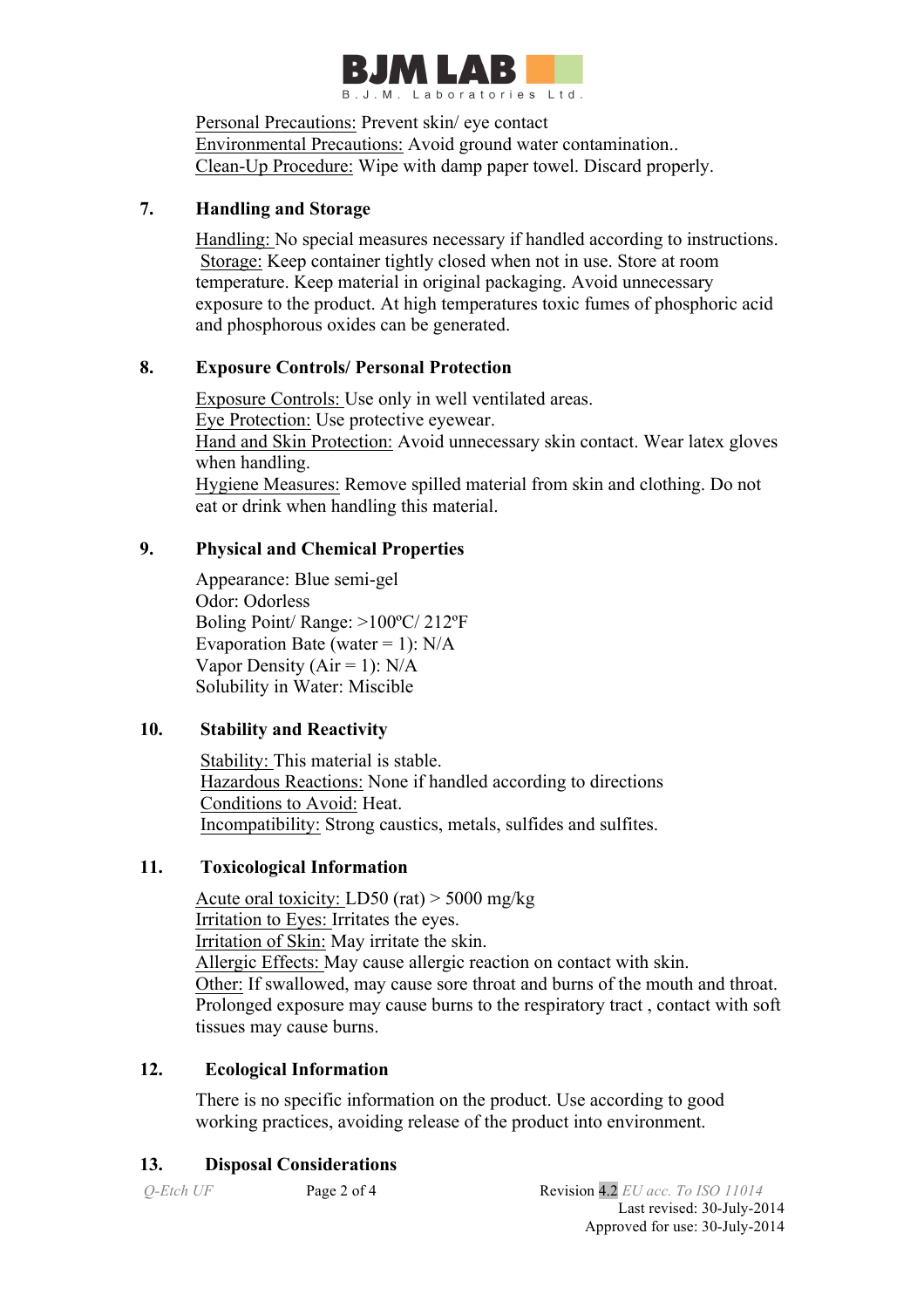

 May be disposed of in landfill or incinerator In accordance with local, state and federal regulations.

### **14. Transport Information**

| 14.1 Transport at land | <b>ADR</b>             | 8                            | <b>RID</b>       | 8           |
|------------------------|------------------------|------------------------------|------------------|-------------|
|                        | <b>UN Number</b>       | 1805                         | Kemler<br>Number |             |
|                        | Packing Group          | Ш                            |                  |             |
|                        | Proper shipping name   | Phosphoric acid,<br>liquid   |                  |             |
| 14.2 Transport at sea  | ADNR                   | 8                            | <b>IMDG</b>      | $31-$<br>02 |
|                        | <b>UN Number</b>       | 1805                         |                  |             |
|                        | <b>EMS</b>             | $F-E, S-B$                   | <b>MFAG</b>      | 700         |
|                        | Packing Group          | Ш                            |                  |             |
|                        | Proper shipping name   | Phosphoric acid,<br>liquid   |                  |             |
| 14.3 Air transport     | <b>ICAO / IATA-DGR</b> | Klasse 8                     |                  |             |
|                        | <b>UN Number</b>       | 1805                         |                  |             |
|                        | Proper shipping name   | Phosphoric acid,<br>solution |                  |             |
|                        | <b>Subsidiary Risk</b> |                              |                  |             |
|                        | Labels                 | Corrosive                    |                  |             |
|                        | Packing Group          | Ш                            |                  |             |

 U.S. DOT Shipping Name: Phosphoric acid, liquid U.S. DOT Hazard Class: 8 Number: UN1805 U.S. Dot Packing Group: III Other: Corrosive.

# **15. Regulatory Information**

This product requires classification according to the criteria of EC. The product is a medical device according to the EC-directive 93/42.

|                                                 | 15.1 UN Number<br>15.2 National                                             | 1805                                                                                                                                                                                                      |
|-------------------------------------------------|-----------------------------------------------------------------------------|-----------------------------------------------------------------------------------------------------------------------------------------------------------------------------------------------------------|
|                                                 | regulations<br>15.3 EU number<br>15.4 Hazard symbols                        | $231 - 633 - 2$                                                                                                                                                                                           |
| 15.5 Hazard<br>designation<br>15.6 Risk phrases | C<br>C: Corrosive. Contains Phosphoric acid, solution in<br>water.<br>R: 34 |                                                                                                                                                                                                           |
| 15.7 Safety phrases                             |                                                                             | 34 Causes burns.<br>S: 1/2, 26, 37/39, 45<br>1/2 Keep locked out and out of the reach of children.<br>26 In case of contact with eyes, rinse immediately with<br>plenty of water and seek medical advise. |
| Q-Etch UF                                       | Page 3 of 4                                                                 | Revision 4.2 EU acc. To ISO 11014<br>Last revised: 30-July-2014<br>Approved for use: 30-July-2014                                                                                                         |